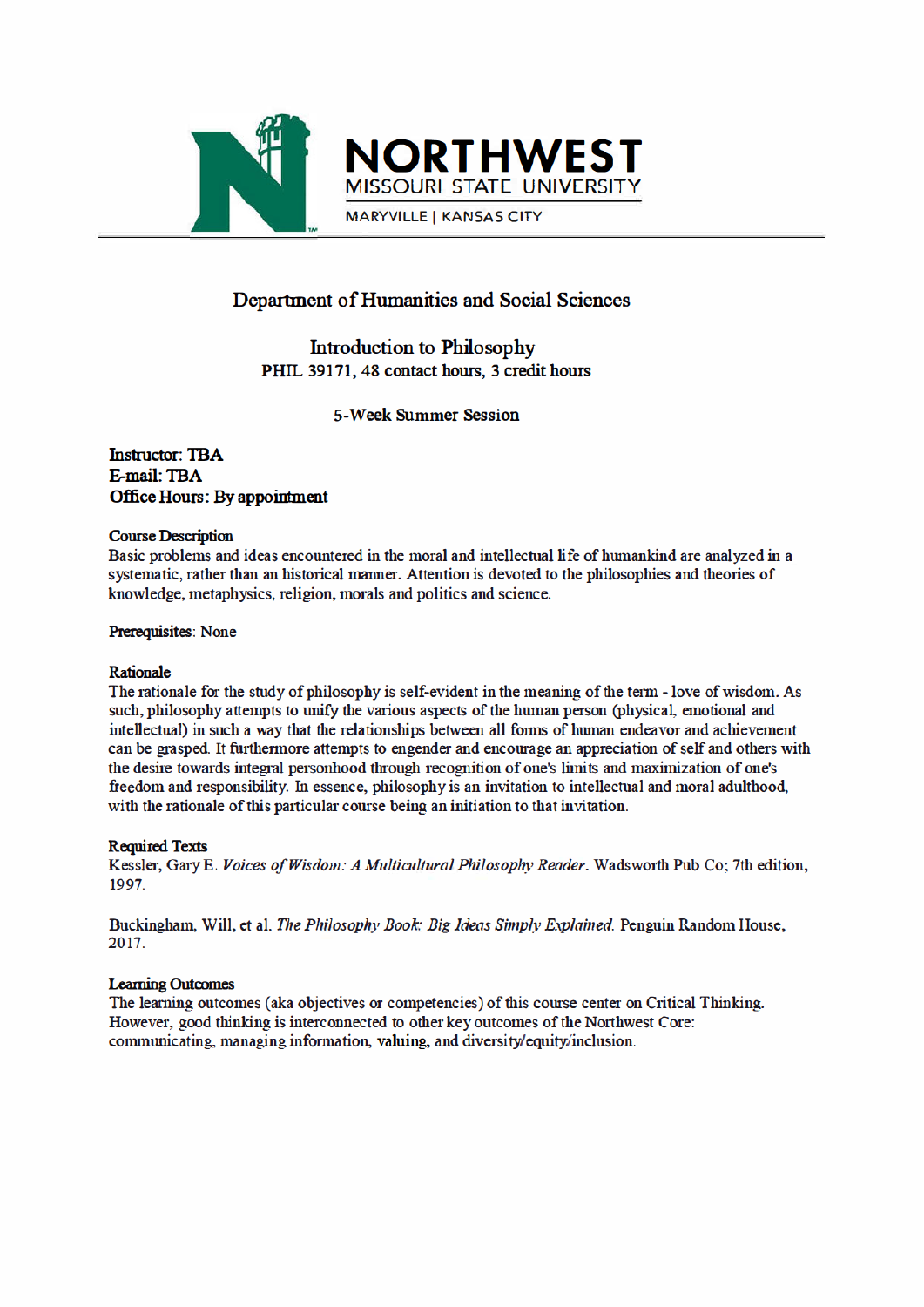

# **NORTHWEST** MISSOURI STATE UNIVERSITY

MARYVILLE | KANSAS CITY

### This course, Introduction to Philosophy, is part of the Northwest Core program.

| <b>Program Outcome</b>                            | <b>Course Outcomes</b>                                                                                                                                                                                                                                                                                                                                                                                                                                                                                                              | <b>Assessments</b>                                                          |
|---------------------------------------------------|-------------------------------------------------------------------------------------------------------------------------------------------------------------------------------------------------------------------------------------------------------------------------------------------------------------------------------------------------------------------------------------------------------------------------------------------------------------------------------------------------------------------------------------|-----------------------------------------------------------------------------|
| The Northwest Core<br>1-Core Communicating        | 1-C 39171 Communicating<br>- Understand the relationship<br>between form and content in<br>speaking and writing<br>- Use visuals, non-alphabetic<br>text, and non-verbal components<br>successfully within spoken and<br>written texts<br>- Use research effectively in<br>spoken and written texts                                                                                                                                                                                                                                 | <b>Attendance</b><br><b>Participation/Discussions</b><br><b>Examination</b> |
| The Northwest Core<br>2-Core Critical Thinking    | 2-C 39171 Critical Thinking<br>- Assimilate, retain, and interpret<br>information<br>- Utilize information to generate<br>reasonable hypotheses and draw<br>educated conclusions.<br>- Elucidate solutions based on<br>these conclusions with the ability<br>to self-evaluate their effectiveness<br>- Recognize that this process is<br>self-reflective and continuous<br>- Produce original expression of<br>ideas<br>- Develop the ability to identify<br>and define problems and issues in<br>preparation for seeking solutions | <b>Participation/Discussions</b><br><b>Examination</b>                      |
| The Northwest Core<br>3-Core Managing Information | 3-C 39171 Managing Information<br>- Access and generate<br>information using contemporary<br>technologies<br>-Evaluate information for<br>currency, usefulness, and<br>accuracy<br>- Reorganize information for<br>purpose<br>- Present information clearly<br>- Develop an appreciation of<br>philosophical method and<br>inquiry, appropriation of reading<br>of philosophical texts skills                                                                                                                                       | Attendance<br>Examination                                                   |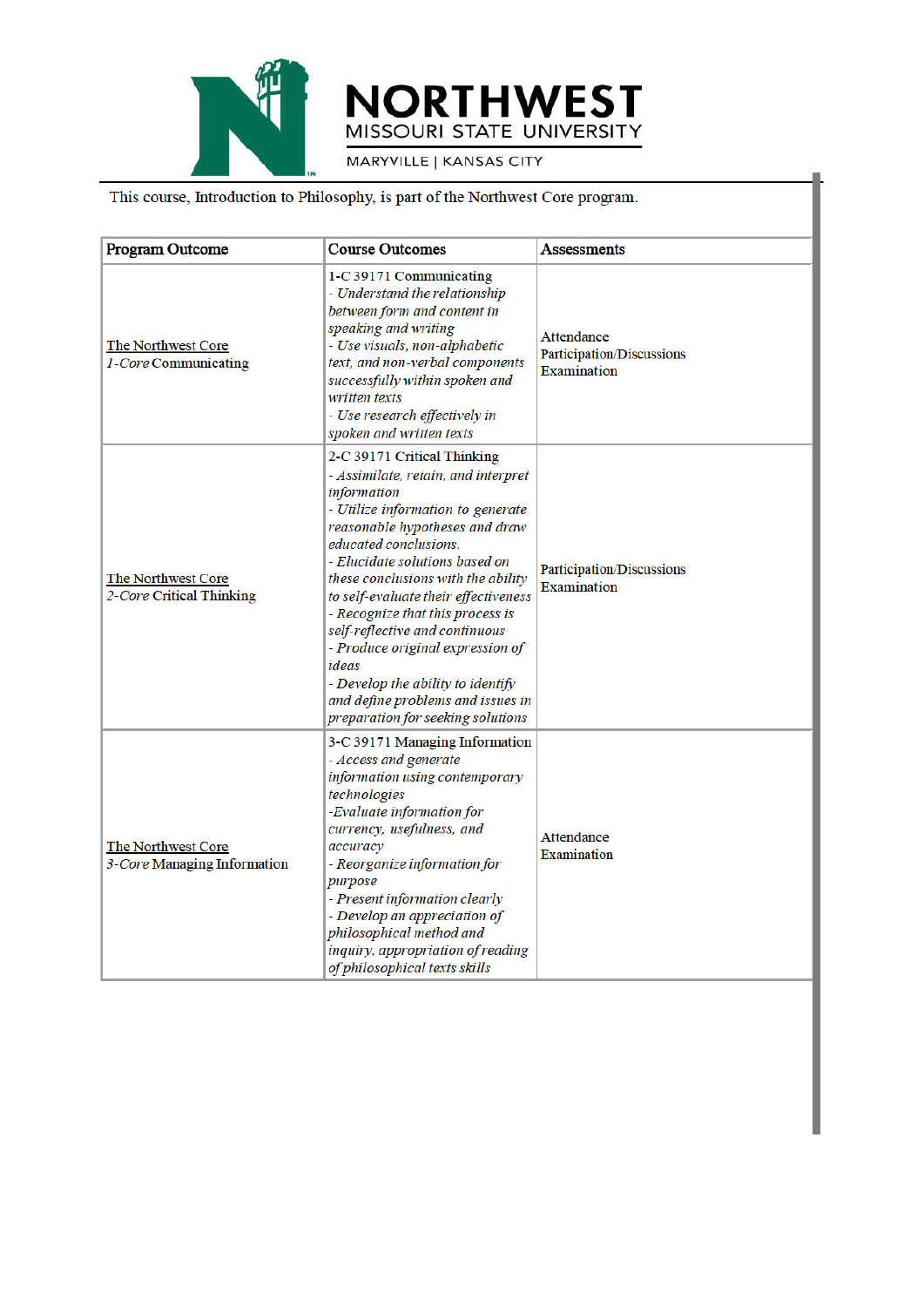

## **NORTHWEST** MISSOURI STATE UNIVERSITY

MARYVILLE | KANSAS CITY

| The Northwest Core<br>4-Core Valuing                             | 4-C 39171 Valuing<br>- Evaluate the difference between<br>true and false beliefs, right and<br>wrong actions, as well as those<br>values that underlie artistic<br>expression and make appropriate<br>decisions based on these values.<br>- Compare historical and cultural<br>value perspectives recognizing<br>similarities and conflicts<br>- Consider multiple perspectives,<br>recognize biases, deal with                                                                                                                                                                              | Participation/Discussions<br>Examination               |
|------------------------------------------------------------------|----------------------------------------------------------------------------------------------------------------------------------------------------------------------------------------------------------------------------------------------------------------------------------------------------------------------------------------------------------------------------------------------------------------------------------------------------------------------------------------------------------------------------------------------------------------------------------------------|--------------------------------------------------------|
|                                                                  | ambiguity, and form and defend<br>reasoned positions<br>- Discuss fundamental issues<br>which relate to human life and<br>experience<br>- Articulate the relationship<br>between language, thought, and<br>value                                                                                                                                                                                                                                                                                                                                                                             |                                                        |
| The Northwest Core<br>5-Core Diversity, Equity, and<br>Inclusion | 5-C 39171 Diversity, Equity, and<br>Inclusion<br>- Identify implicit and explicit<br>bias in organizational policies,<br>procedures, and practices.<br>- Evaluate positions in critical<br>conversations about social<br>issues, respecting the different<br>opinions of others even while<br>defending their own<br>- Articulate an appreciation of<br>the diversity and richness of the<br>Western philosophical tradition<br>- Demonstrate the virtues of<br>tolerance towards those who<br>- hold different views and<br>humility with respect to the limits<br>of one's own perspective | Attendance<br>Participation/Discussions<br>Examination |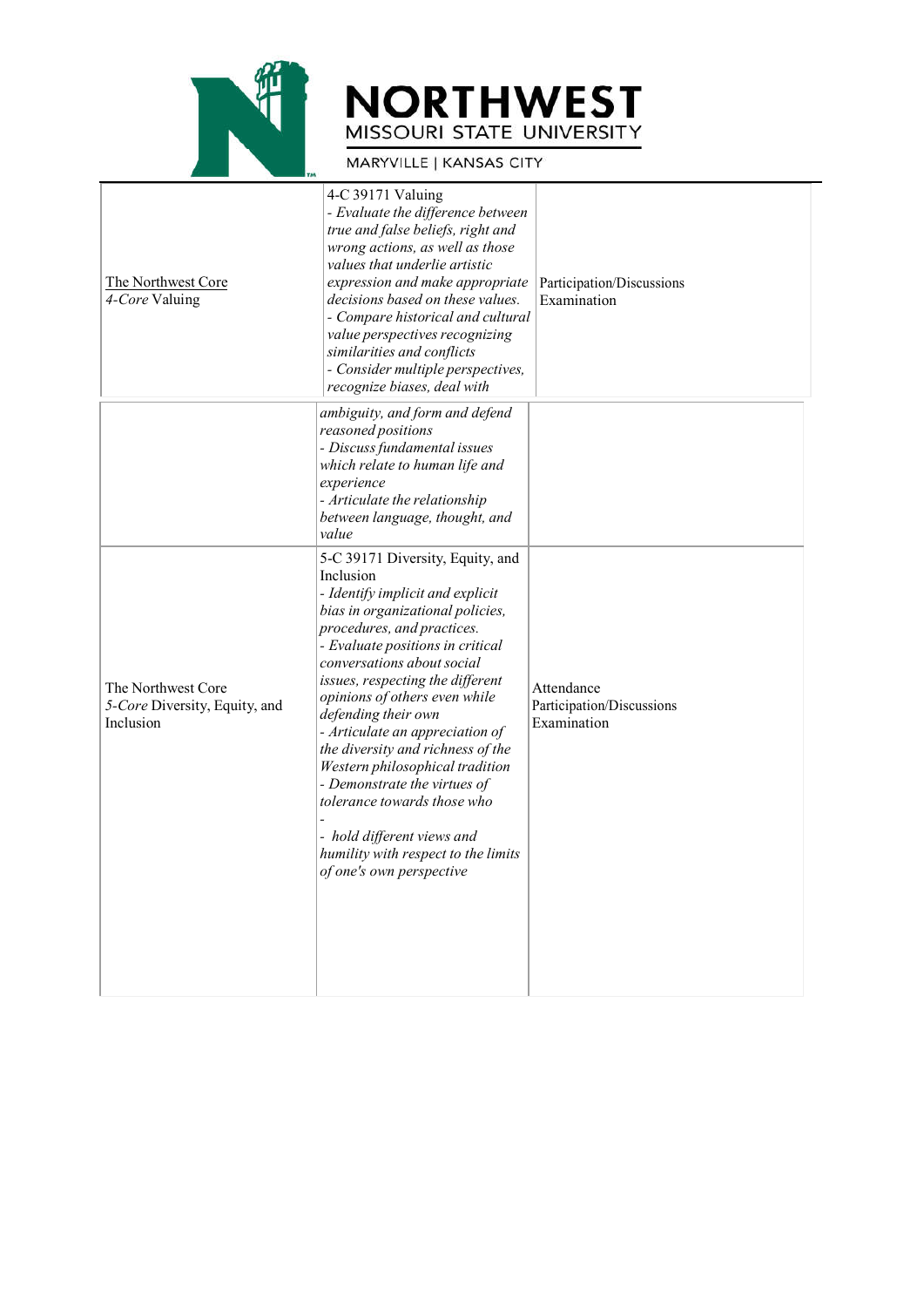

Assessment

Your final grade will have the following numerical equivalencies: A>90%, B>80%, C>70%, D>60%, F<60%.

**MARYVILLE | KANSAS CITY** 

**NORTHWEST** 

MISSOURI STATE UNIVERSITY

Your final grade will be determined in accordance with the following: *Attendance Participation/Discussion Boards Examinations*.

*Weighting of Components of the Course* Attendance – 20% Participation/Discussion Boards - 60% Final Exam) - 20%

### Method of Learning

This course will be delivered fully online, and all instructional methods and assessments outlined as follows will be adapted to this format on Canvas. In this course, a schedule is provided so that the student can keep up with the work. It is recommended that the student follow the schedule as closely as possible which will facilitate discussions in the discussion board.

- 1) Read the assigned material for the day; attend class.
- 2) Add your reflections/comments to the discussion boards in a timely fashion.
- 3) Revisit the discussion boards to add comments and reflections on posts by your peers.
- 4) Contact the professor concerning course content.
- 5) Complete the final exam by the close of class.

Students are expected to have basic computer skills, general sense of how to navigate on web pages, and the ability to learn to use various web programs.

### Topical Outline

Introduction Unit One: Ancient World Unit Two: Medieval World Unit Three: Renaissance Unit Four: Revolution and Age of Reason Unit Five: The Modern World Unit Six: Contemporary Philosophy

Attendance: Students are expected to attend all classes as specified in the course syllabi for each course. It is the responsibility of the student to promptly notify his or her instructor when unable to attend class. Please refer to the university policy on attendance at https://www.nwmissouri.edu/policies/academics/Attendance.pdf

Final exams: If an emergency occurs that prevents the administration of a course scheduled final examination, the final course grades will be calculated based on the work in the course completed to that point in time and the faculty member's considered judgment. Final exams will not be rescheduled, and a grade of "I" will not be given as a result of an institutional cancellation of a final examination. This final exam policy does not apply to online courses.

Administrative drop: An instructor may request the Office of the Registrar delete a student from a course roster if the student has not met the prerequisite for the course as stated in the catalog, or as a result of non-attendance in the course..

Academic integrity policy: The students, faculty, and staff at Northwest endeavor to sustain an environment that values honesty in academic work, that acknowledges the authorized aid provided by and intellectual contributions of others, and that enables equitable student evaluation. Please refer to Northwest Missouri State University's Academic Integrity Policy at http://www.nwmissouri.edu/policies/academics/Academic-Integrity.pdf